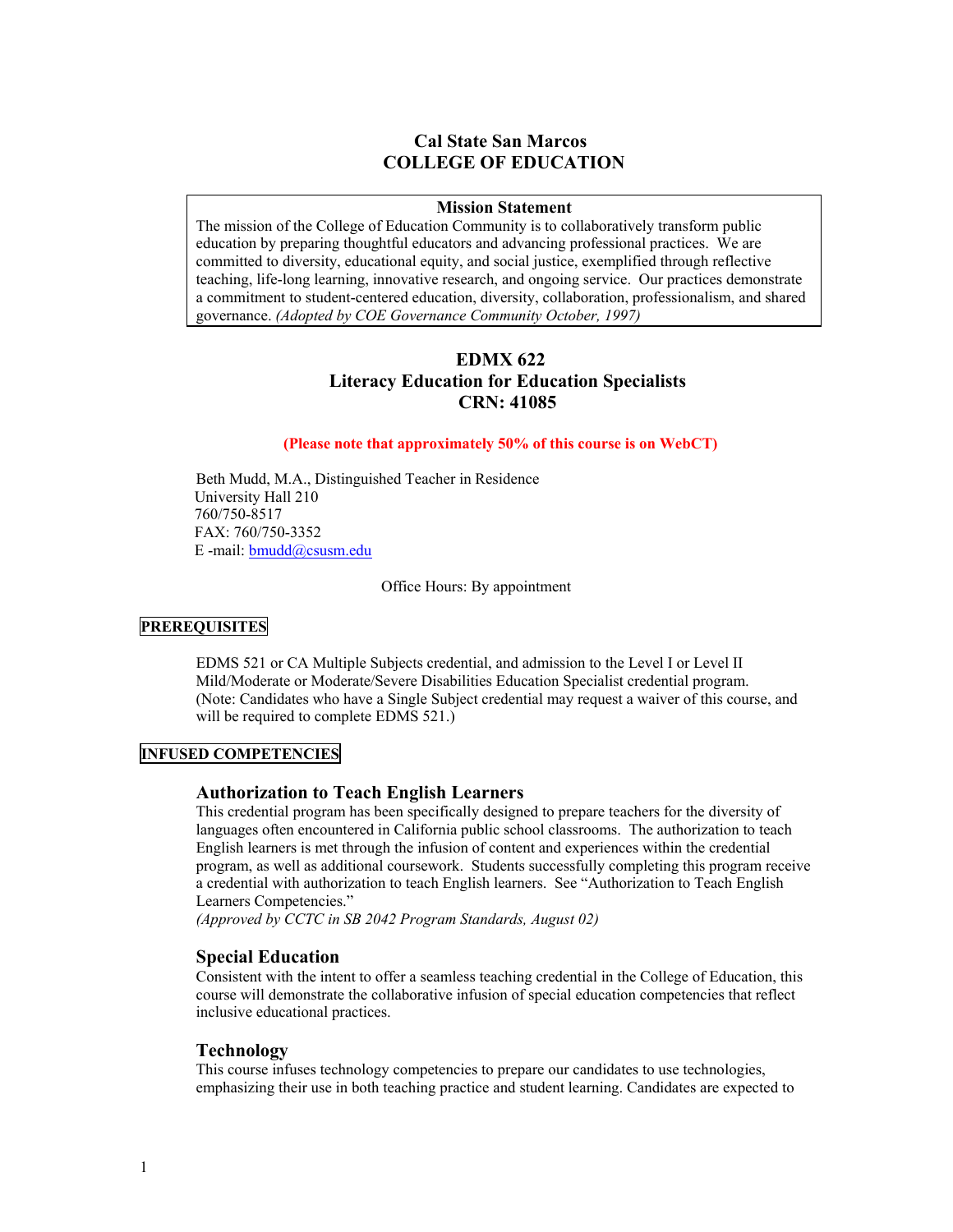use technology as part of their professional practice, as well as to research the topics discussed in this course.

# **Visual and Performing Arts**

(**http://www.cde.ca.gov/cdepress/standards-pdfs/visual-performing-arts.pdf**)

This course infuses the Visual and Performing Arts Content Standards for California Public Schools, which describe what every student should know and be able to do in the visual and performing arts, prekindergarten through grade twelve in five strands: artistic perception; creative expression; historical and cultural context; aesthetic valuing; and connections, relationships and applications.

# **STUDENTS WITH DISABILITIES REQUIRING REASONABLE ACCOMMODATIONS**

Students are approved for services through the Disabled Student Services Office (DSS). This office is located in Craven Hall 5205, and can be contacted by phone at (760) 750-4905, or TTY (760) 750-4909. Students authorized by DSS to receive reasonable accommodations should meet with their instructor during office hours or, in order to ensure confidentiality, in a more private setting.

# **COURSE DESCRIPTION**

This course will focus on methods, materials and adaptations in approaches to language and literacy instruction for learners who have various special learning characteristics, including atypical patterns of language and literacy development. Strategies will be provided for using literacy across the curriculum in inclusive and responsive K-12 classroom environments.

This course is supplemented by an online site, which may be accessed at http://courses.csusm.edu You will be required to attend certain classes and complete certain assignments online. Locate and click on your course section of EDMX 622 in WebCT. You will need a *username and password* to access the online components, which will be the equivalent of approximately 50% of the course.

*To avoid penalty for late assignments, communicate immediately with the instructors via regular email (bmudd@csusm.edu) if you have any difficulty accessing the site at any time during the course.* 

# **REQUIRED TEXTS and WEB SITES**

- 1. American Psychological Association (2001). *Publication manual of the American Psychological Association*  $(5^{th}$  *ed.).* Washington, D.C.: Author. *(a.k.a.* "The APA Manual") (or abridged version online at www.apastyle.org)
- 2. Choate, J. S. (2000). *Successful inclusive teaching: (4th ed.).* Needham Heights, MA: Allyn and Bacon.
- 3. Council for Exceptional Children Website: www.cec.sped.org
- 4. Curriculum Development and Supplemental Materials Commission (1999). *Reading/Language Arts Framework for California Public Schools.* California Department of Education. Also at: http://www.cde.ca.gov/cdepress/lang\_arts.pdf
- 5. Language Arts Standards Management System: http://www.sdcoe.net/lret/sms/la
- 6. Lenski, S., Wham, M., and Johns, J. (1999). *Reading and learning strategies for middle and high school students*. Dubuque, IA: Kendall/Hunt.
- 7. Literacy Link: http://www.csusm.edu/literacy/websitebib.html
- 8. Managing RICA PowerPoint: http://courses.csusm.edu/ricastudy/module01/Managingrica.htm
- 9. NCCSE (www.preschoolfun.com) or SDCOE Special Education Forms Manual (for San Diego Interns only)
- 10. Quiocho, A., Macintosh, D., and Hood, A. (2000) *Reading instruction portfolio:* http://www.csusm.edu/Quiocho/rip.html (Focus: Hood, A. *Special Needs Considerations)*
- 11. Visual and Performing Arts Standards: (http://www.cde.ca.gov/cdepress/standards-pdfs/visualperforming-arts.pdf)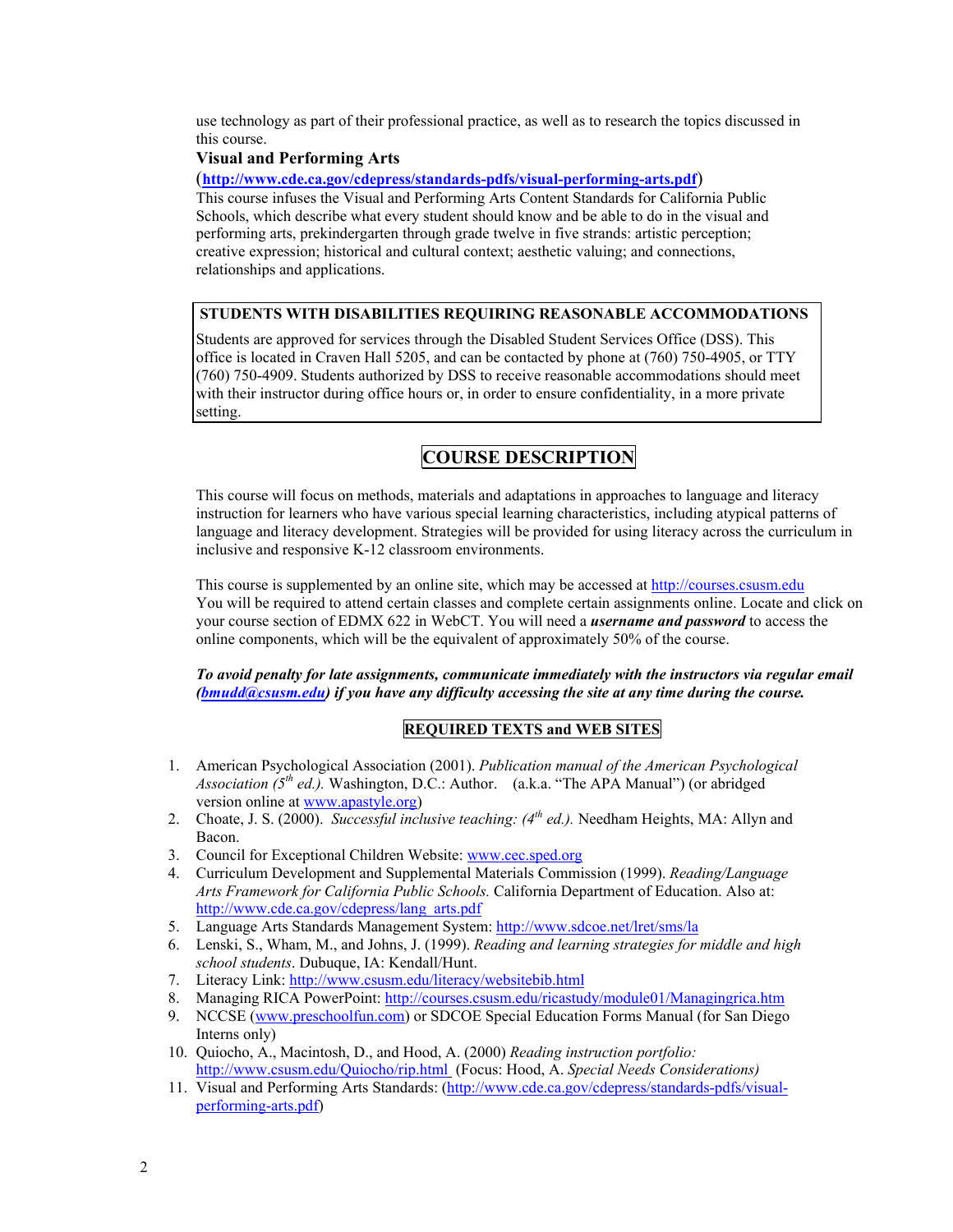#### **RECOMMENDATIONS FOR EXTENDING YOUR PROFESSIONAL DEVELOPMENT**

- 1. Allen, Janet. (1999). *Words, Words, Words: Teaching Vocabulary in Grades 4-12.* York, Maine: Stenhouse.
- 2. California Avenue School www.preschoolfun.com
- 3. California Dept. of Education (2000). *Strategic Teaching and Learning: Standards-Based Instruction to Promote Content Literacy in Grades 4-12*.
- 4. Cunningham, P. (2000). *Phonics they use: Words for reading and writing.* New York: Longman.
- 5. Cunningham, P., & Allington, R.L. *Classrooms that Work: They All Can Read and Write*
- 6. Herrell, Adrienne L. (2000). *Fifty Strategies for Teaching English Language Learners.* New Jersey: Prentice-Hall.
- 7. Johns, J. L. (2001). *Basic Reading Inventory: Pre-primer through grade twelve and early literacy assessments (8th ed.).* Dubuque, IA: Kendall/Hunt.
- 8. Schoenbach, Ruth, et.al. (1999). *Reading for Understanding: A Guide to Improving Reading in Middle and High School Classrooms.* San Francisco: Jossey-Bass.
- 9. Taberski, S. (2000). *On solid ground: Strategies for teaching reading K-3.* Portsmouth, NH: Heinemann.
- 10. Thousand, Villa, & Nevin (2002) *Creativity and collaboration: The practical guide to empowering students, teachers, and families.* Baltimore: Brookes.
- 11. Tompkins, G.E. (2001). *Literacy for the 21st century: A balanced approach.* Upper Saddle River, NJ: Merrill.
- 12. Walter, T. (1996). *Amazing English: How-to handbook*. Reading, MA: Addison-Wesley
- 13. Wilde, S. (1992). *You kan red this*. Portsmouth, NH: Heinemann.

# **CHILDREN'S BOOKS**

The following list includes books that may be shared in class. Purchase of these books is not required. These are among the many books and stories that illustrate the power of using children's literature in K-12 classrooms – even in teacher credential programs! Several of the books could be used thematically to represent learners who struggle with language and literacy. These books are generally available at your local library, or you may want to purchase them for your personal or professional library.

- Abeel, S. Reach for the Moon
- Bunting, E. The Wednesday Surprise
- Carroll, L. Jabberwocky
- Giff, P. Today Was a Terrible Day
- Levine, E. I Hate English
- Mosel, A. Tikki Tikki Tembo
- Polacco, P. Thank You, Mr. Falker
- Whiteley, O. Opal: The Journal of an Understanding Heart
- Young, E. Seven Blind Mice
- Tsuchiya, Y. Faithful Elephants

#### **ACTIVITIES AND METHODS FOR REALIZING COURSE OBJECTIVES**

class discussions lectures readings demonstrations & simulations guest speakers videos written reflections online activities group work content and performance goals

#### **EVALUATION OF ATTAINMENT OF COURSE KNOWLEDGE BASES AND SKILLS**

attendance/participation/punctuality collaborative activities projects and presentations attainment of course content and performance goals reading comments best practices report APA skill development online activities person-first language use written reflections Universal Design lesson plan writing and analysis professionalism infusion of special education, English language learning, technology, and visual and performing arts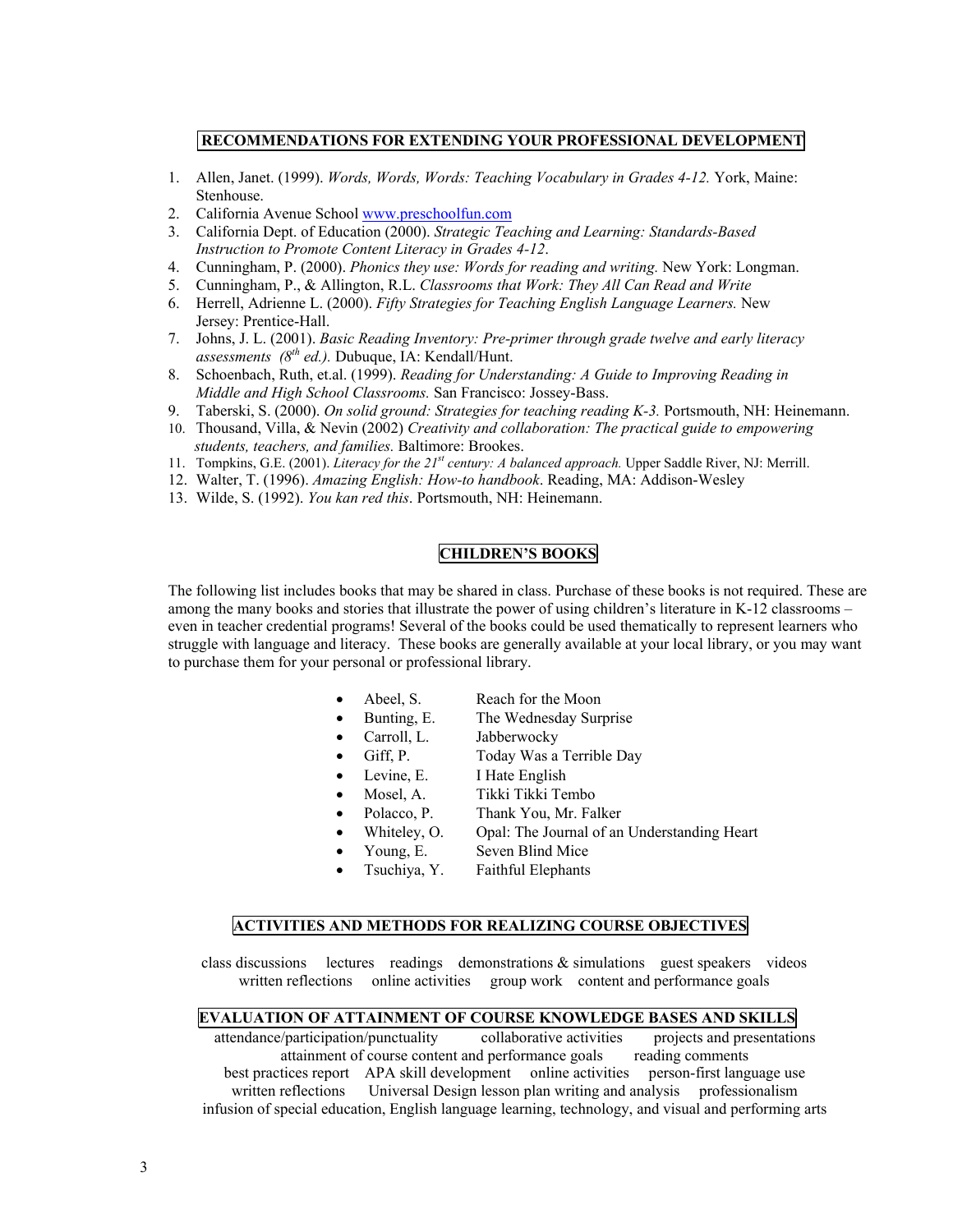# **College of Education Attendance Policy**

Due to the dynamic and interactive nature of courses in the COE, all students are expected to attend all classes and participate actively. At a minimum, students must attend more than 80% of class time (which includes online classes), or they may not receive a passing grade for the course at the discretion of the instructor. Individual instructors may adopt more stringent attendance requirements. Should the student have extenuating circumstances, s/he should contact the instructor(s) as soon as possible.

For this class, if you are absent one day, your highest possible grade is B. If you are absent more than one day, your highest possible grade is C, which means you may not receive a passing grade for the course. Late arrivals and departures will affect your grade. Absences do not change assignment due dates. Late assignments will receive a reduction in points.

### **WebCT Online Course Attendance and Participation**

Please note that this course includes class sessions online in WebCT (http://courses.csusm.edu). Students are also required to participate in online discussions and in online class activities. Credit for these requirements is embedded in the attendance and participation points, and in the assignment points for this course.

# **California Teaching Performance Expectations: "The TPEs" and EDMX 622**

# **Primary Emphasis:**

| TPE              | <b>Description</b>                | <b>Course Assignment or Activity</b> |
|------------------|-----------------------------------|--------------------------------------|
| TPE <sub>3</sub> | Interpretation and Use of         | Readings, Best Practices Report and  |
|                  | Assessments                       | <b>Class Activities</b>              |
| TPE <sub>4</sub> | Making Content Accessible         | Readings, Discussions, Universal     |
|                  |                                   | Design Lesson Plan                   |
| TPE 5            | Ensure the Active and Equitable   | Readings, Discussions, Universal     |
|                  | Engagement of All Students in the | Design Lesson Plan, and Best         |
|                  | <b>Learning Process</b>           | Practices Instructional Plan Dev't.  |
| TPE 6d           | Developmentally Appropriate       | Readings, Lectures, Presentations;   |
|                  | Practices for Special Ed          | <b>Best Practices Report</b>         |
| TPE 9            | <b>Instructional Planning</b>     | Best Practices Report: Instructional |
|                  |                                   | Plan Dev't.                          |

# **Secondary Emphasis:**

| <b>TPE</b>       | <b>Description</b>                                                       | <b>Course Assignment or Activity</b>                                      |
|------------------|--------------------------------------------------------------------------|---------------------------------------------------------------------------|
| TPE <sub>2</sub> | Monitoring Student Learning During Instruction                           | Readings, Discussions, Simulations                                        |
| TPE 6a-b         | Developmentally Appropriate Practices in the<br><b>Elementary Grades</b> | Readings, Lectures, Presentations, Best<br>Practices Report               |
| TPE <sub>7</sub> | Teaching English Language Learners                                       | Readings, Discussions, Universal Design<br>Lesson Plan                    |
| TPE <sub>8</sub> | Learning about Students                                                  | Readings, Facts about Learning Challenges<br>activity                     |
| <b>TPE 10</b>    | <b>Instructional Time</b>                                                | Best Practices Report: Instructional Plan<br>Dev't.                       |
| <b>TPE 11</b>    | Social Environment                                                       | Best Practices Report: Instructional Plan<br>Dev't.                       |
| <b>TPE 12</b>    | Professional, Legal, and Ethical Obligation                              | Special Education Law discussions; class<br>simulations                   |
| <b>TPE 13</b>    | Professional Growth                                                      | Literacy for Education Specialists Portfolio                              |
| <b>TPE 14</b>    | <b>Educational Technology</b>                                            | Universal Design Lesson Plan; Best Practices<br>Instructional Plan Dev't. |
| <b>TPE 15</b>    | Social Justice and Equity                                                | Readings, Discussions, Course Portfolio                                   |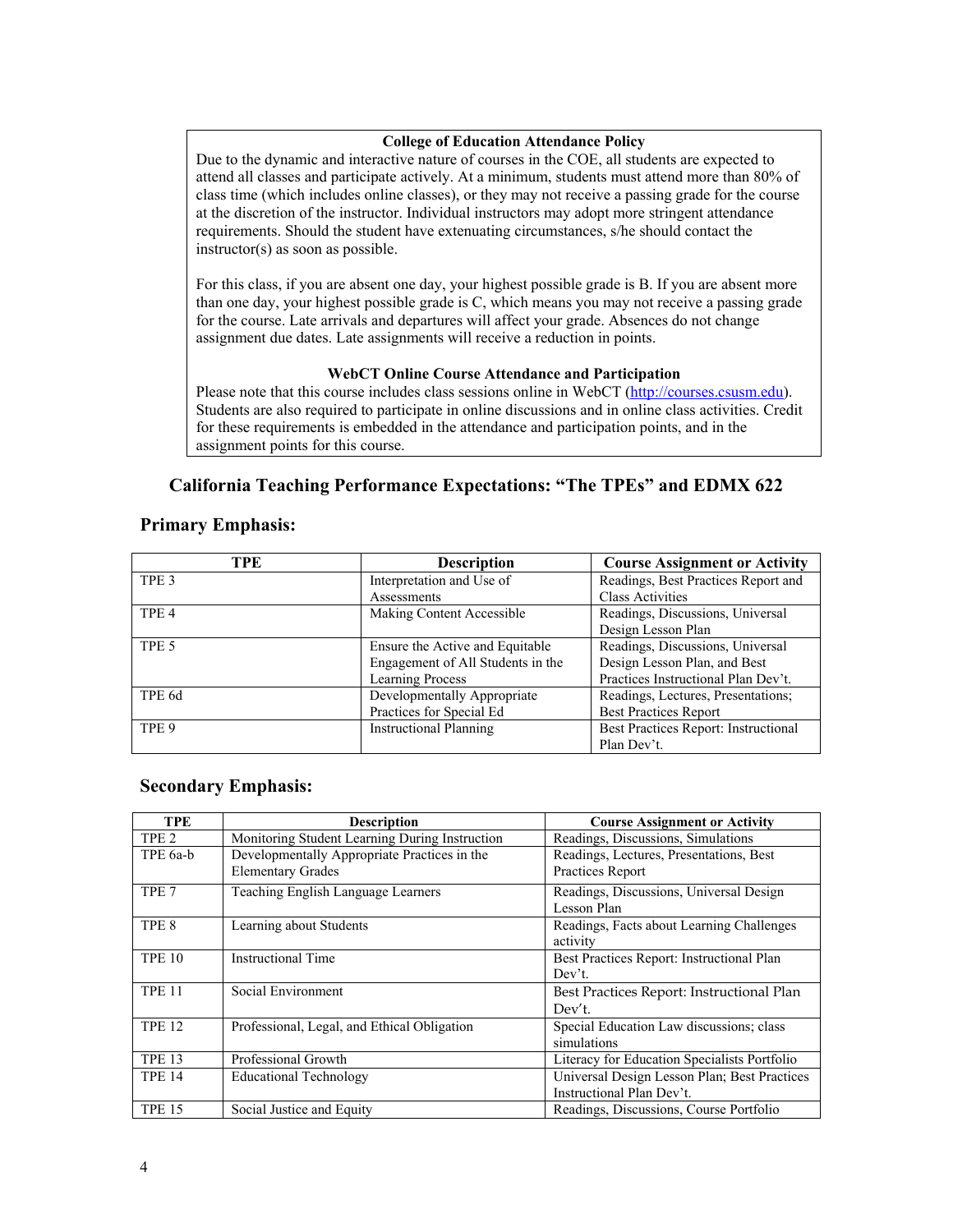# **EDMX 622 COURSE CONTENT AND PERFORMANCE GOALS: Education Specialist Credential Requirements**

*During this course, the candidates will provide evidence for each of the goals that follow.* 

#### *Candidates will*:

- Goal 1. develop a sensitivity to and appreciation for children with special learning needs.
- Goal 2. examine the California Language Arts Framework and Standards, and gain an understanding of the curriculum of language and literacy as they are taught in the elementary, middle and secondary school.
- Goal 3. gain an understanding of how patterns of typical and atypical language development influence students academically, socially and behaviorally in today's classrooms.
- Goal 4. become familiar with current approaches to the teaching of reading and writing of children with special learning needs**.**
- Goal 5. understand the value of specifically designed academic instruction lessons in English for students with diverse cultural and linguistic backgrounds.
- Goal 6. become sensitive observers of children's language-using behaviors.
- Goal 7. become familiar with formal language and literacy assessment instruments and their usefulness in designing appropriate instruction.
- Goal 8. become familiar with informal language and literacy assessments, such as portfolios, performance and presentation options, and their usefulness in designing appropriate instruction.
- Goal 9. demonstrate the ability to design and adapt instruction and classroom environments which are responsive to all learners.
- Goal 10. translate language and literacy assessment and evaluation results into effective instructional goals and objectives for all learners.
- Goal 11. understand middle and secondary language and literacy issues in today's classrooms.
- Goal 12. develop an appreciation for the need of all learners to experience success in middle and secondary classrooms.
- Goal 13. develop effective collaboration skills which will assist in positively influencing language and literacy curriculum decisions in today's schools.
- Goal 14. develop the ability to select appropriate materials and instructional strategies to meet the individual needs of students.
- Goal 15. develop a respect for each students, his/her abilities and background, and the student's rights to instruction that meets his/her individual needs.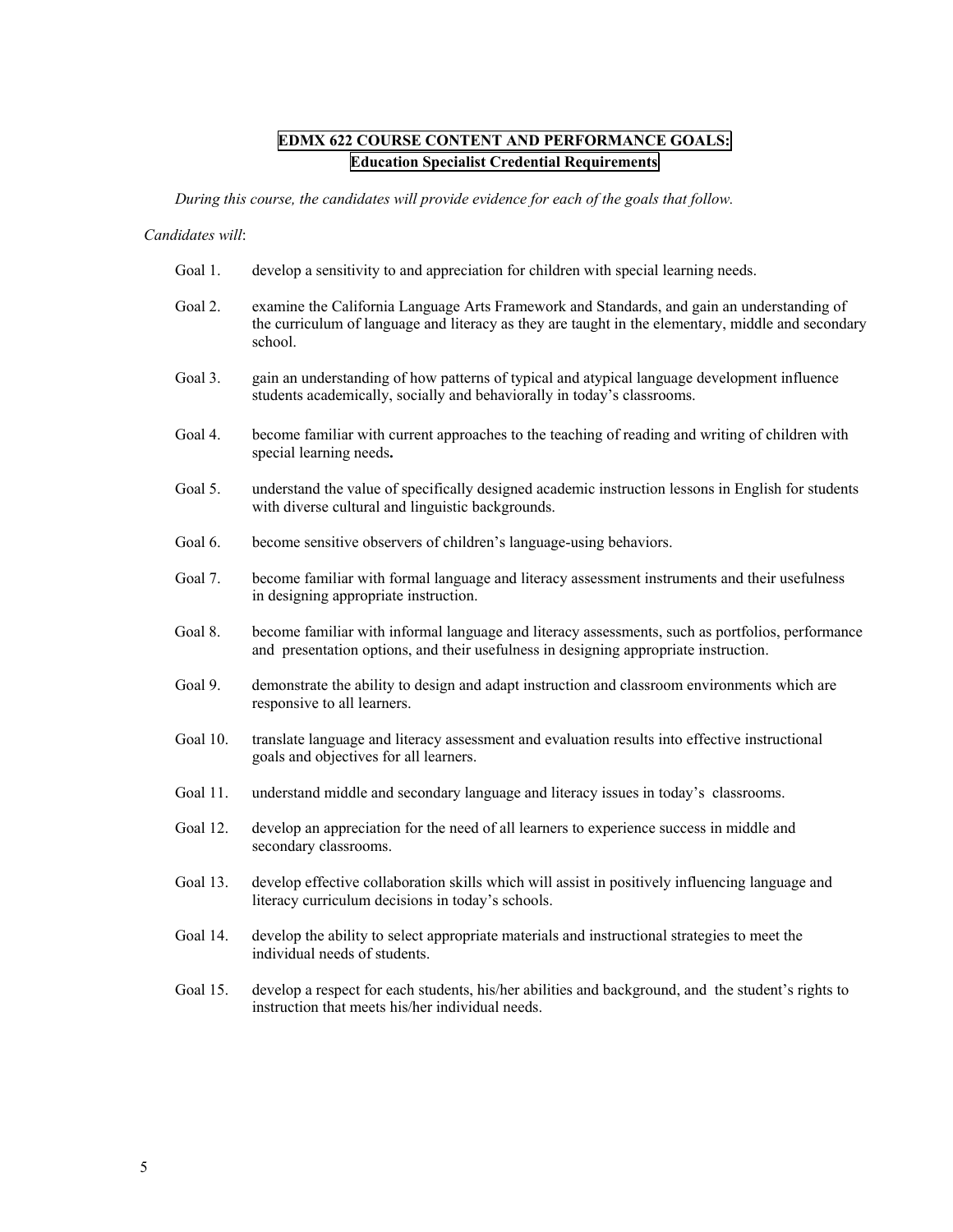# **AUTHORIZATION TO TEACH ENGLISH LEARNERS COMPETENCIES**

| PART 1:<br><b>LANGUAGE STRUCTURE AND</b><br><b>FIRST-AND SECOND-</b><br><b>LANGUAGE DEVELOPMENT</b>                                              | <b>PART 2:</b><br><b>METHODOLOGY OF BILINGUAL</b><br><b>ENGLISH</b><br>LANGUAGE DEVELOPMENT, AND<br><b>CONTENT INSTRUCTION</b> | PART 3:<br><b>CULTURE AND CULTURAL</b><br><b>DIVERSITY</b>                                          |
|--------------------------------------------------------------------------------------------------------------------------------------------------|--------------------------------------------------------------------------------------------------------------------------------|-----------------------------------------------------------------------------------------------------|
| I. Language Structure and Use:<br><b>Universals and Differences</b><br>(including the structure of English)                                      | <b>I. Theories and Methods of Bilingual</b><br><b>Education</b>                                                                | I. The Nature of Culture                                                                            |
| A. The sound systems of language<br>(phonology)                                                                                                  | A. Foundations                                                                                                                 | A. Definitions of culture                                                                           |
| <b>B.</b> Word formation (morphology)                                                                                                            | <b>B.</b> Organizational models: What works<br>for whom?                                                                       | <b>B.</b> Perceptions of culture                                                                    |
| C. Syntax                                                                                                                                        | C. Instructional strategies                                                                                                    | C. Intragroup differences (e.g.,<br>ethnicity, race, generations, and<br>micro-cultures)            |
| <b>D.</b> Word meaning (semantics)                                                                                                               | <b>II. Theories and Methods for</b><br><b>Instruction In and Through English</b>                                               | Physical geography and its effects<br>on culture                                                    |
| <b>E.</b> Language in context                                                                                                                    | A. Teacher delivery for both English<br>language development and content<br>instruction                                        | E. Cultural congruence                                                                              |
| F. Written discourse                                                                                                                             | B. Approaches with a focus on English<br>language development                                                                  | <b>II. Manifestations of Culture:</b><br><b>Learning About Students</b>                             |
| G. Oral discourse                                                                                                                                | C. Approaches with a focus on content<br>area instruction (specially designed<br>academic instruction delivered in<br>English) | A. What teachers should learn<br>about their students                                               |
| H. Nonverbal communication                                                                                                                       | D. Working with paraprofessionals                                                                                              | <b>B.</b> How teachers can learn about<br>Their students                                            |
| <b>III. Theories and Factors in First-</b><br>and Second-Language<br>Development                                                                 | <b>III.</b> Language and Content Area<br><b>Assessment</b>                                                                     | C. How teachers can use what they<br>learn about their students<br>(culturally-responsive pedagogy) |
| A. Historical and current theories<br>and models of language analysis that<br>have implications for second-<br>language development and pedagogy | A. Purpose                                                                                                                     | <b>III. Cultural Contact</b>                                                                        |
| <b>B.</b> Psychological factors affecting<br>first- and second-language<br>development                                                           | <b>B.</b> Methods                                                                                                              | A. Concepts of cultural contact                                                                     |
| C. Socio-cultural factors affecting<br>first- and second-language<br>development                                                                 | C. State mandates                                                                                                              | <b>B.</b> Stages of individual cultural<br>contact                                                  |
| D. Pedagogical factors affecting<br>first- and second-language<br>development                                                                    | D. Limitations of assessment                                                                                                   | C. The dynamics of prejudice                                                                        |
| E. Political factors affecting first-<br>and second-language development                                                                         | E. Technical concepts                                                                                                          | D. Strategies for conflict resolution                                                               |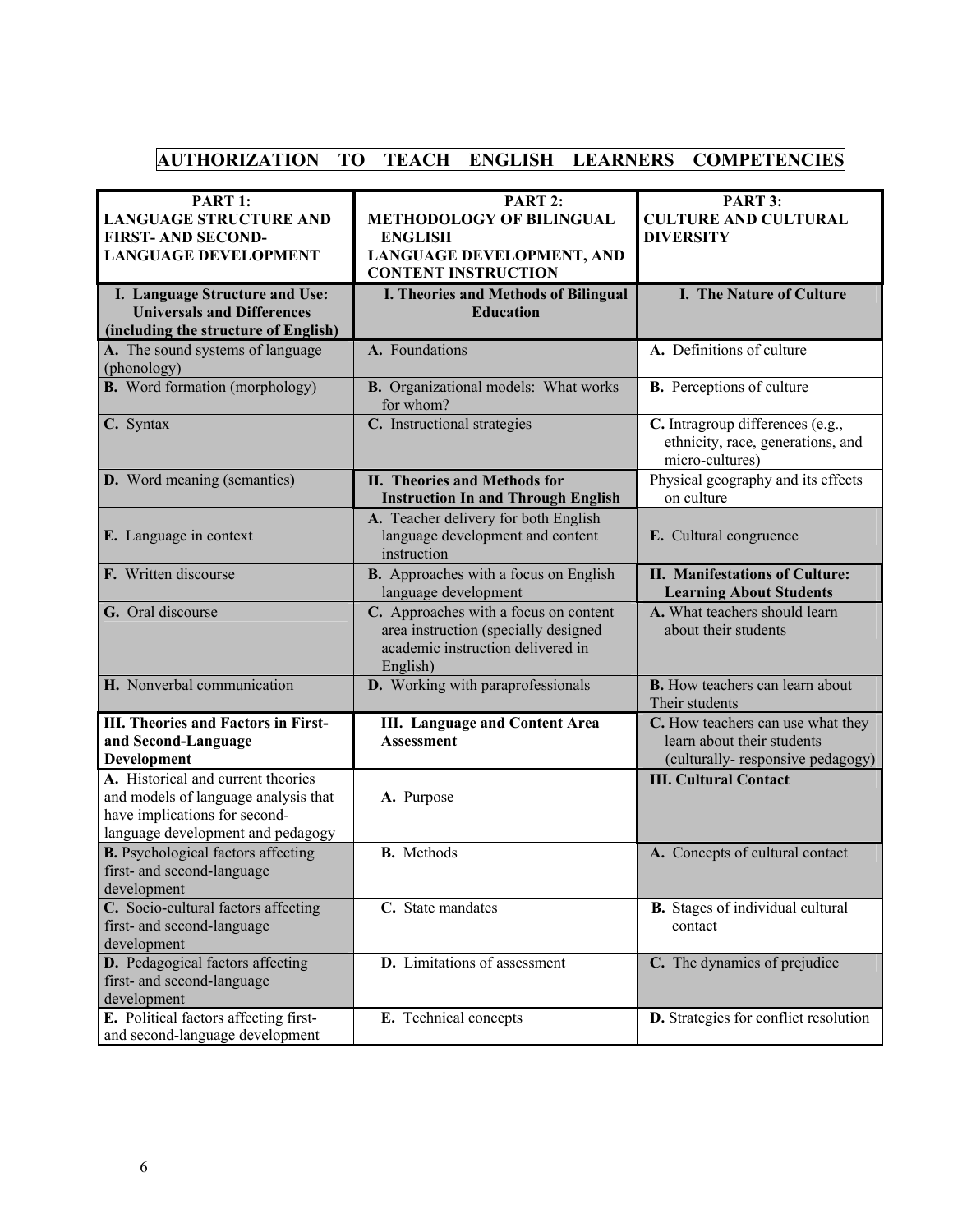# WEB SITES FOR LITERACY EDUCATORS

(From the Homepage of Dr. Laurie Stowell, Literacy Professor )

1. International Reading Association (**http://www.ira.org/** ) Online magazine: Reading Online (**http://www.readingonline.org/**

2. National Council of Teachers of English (**http://www.ncte.org/** )

3. American Library Association (**http://www.ala.org** )Association for library service to children (**www.ala.org/alcs/** ) Look for Newberry & Caldecott winners announcement in late Jan. or early Feb. Also look for notable web sites for kids and 700 cool web sites for kids.

4. Children's Literature Web Guide (**http://www.ucalgary.ca/~dkbrown/index.html** )One of the best web sites for children's lit: includes best books for kids, award books, resources for writers and teachers and much more.

5. Teachers helping teachers (**http://www.pacificnet.net/~mandel/index.html** ) By teachers for teachers, lesson ideas - all subjects, bibliographies, stress reducers & more.

6. K-12 Internet Resources (**gopher://informns.k12.mn.us:70/11/best-k12** ) Lots of links to organizations, educational materials, projects and lessons.

7. AskERIC home page (**http://ericir.syr.edu** ).

8. Young Writers Society on the WWW (**http://www.millerclan.com/YoungWriters/intro.html** ) Kid's writing and kid's reviews of books.

9. Childrens Book Council (**http://www.cbcbooks.org/** )

10. Book Nook (**http://i-site.on.ca/booknook/** ) Book reviews by and for kids.

11. Publishers Weekly Childrens Bestseller List (**http://www.bookwire.com/pw/bsl/childrens/current.childrens.htm/** )

12. Kidopedia (**http://rdz.stjohns.edu/kidopedia/** ) encyclopedia written by and for kids.

13. US Department of Education (**http://acceric@inet.ed.gov/** )

14. Calilfornia Department of Education (**http://goldmine.cde.ca.gov/**)

15. Kids and Parents on the Web (**http://www.repress.com** ).Over 700 education related internet resources for parents and kids.

16. Index to Children's Book Authors and Illustrators(**http://falcon.jmu.edu/~ramseyil/biochildhome.htm**)

17. Online books stores: Amazon Book Store (**http://www.amazon.com** ) Barnes and Noble (**http://barnesandnoble.com/** )Includes book reviews and opportunities for anyone to write book reviews. Sometimes the author writes about the book.

18. School Registry (**http://hillside.coled.umn.edu.others.html** ). Students can visit other school sites around the world.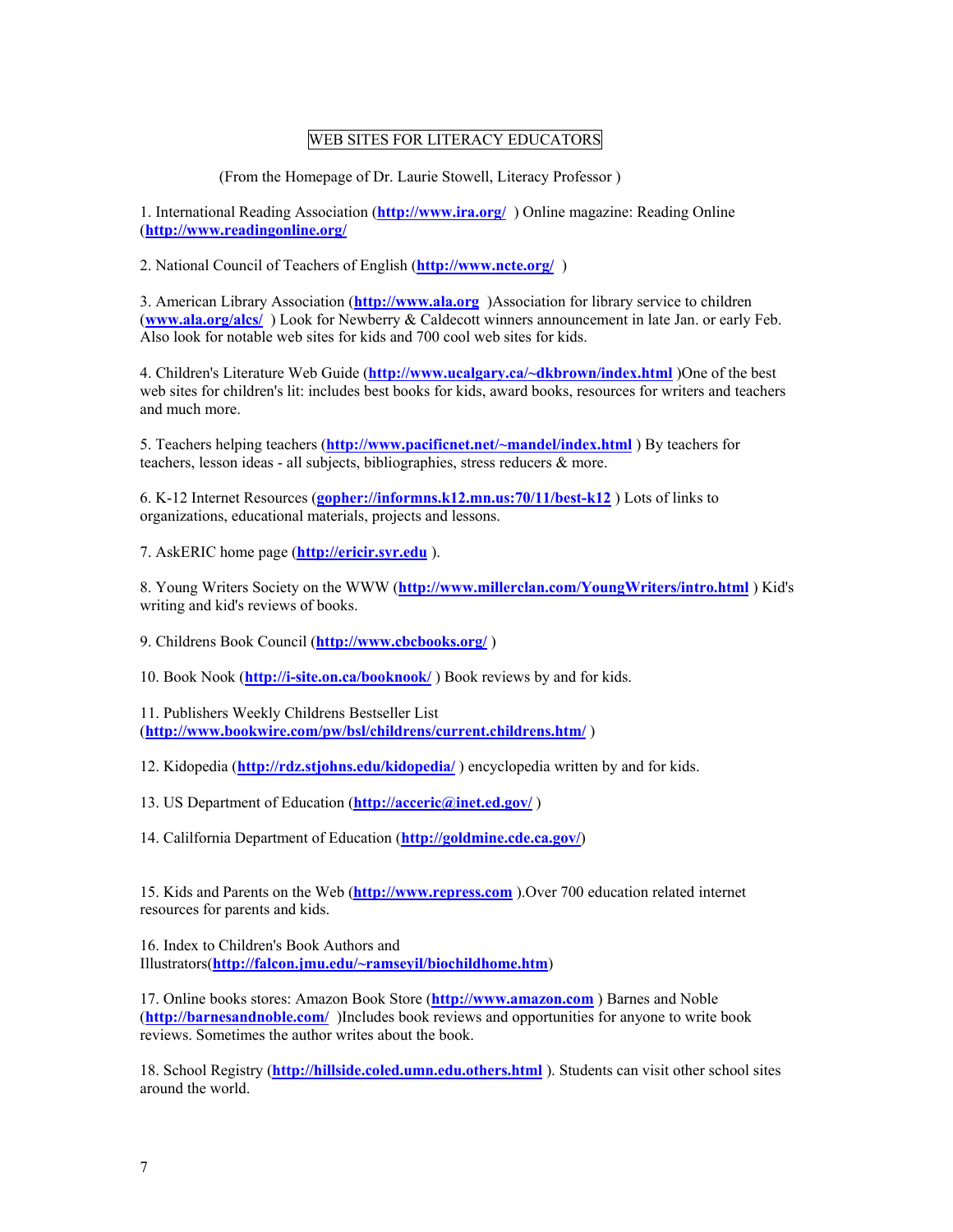19. Michigan for Public Education (**http://www.ashay.com/mpe/** ) Political activist group for literacy education

20. Reading for all (**http://www.readingforall.org** )Another literacy political advocacy group

21. Classroom Connect (**http://www.classroom.net/** ). Educational journal about using technology in the classroom, includes search tools and lesson plans.

22. Global Schoolhouse Net Foundation (**http://gsn.org** ). Classroom projects, opportunities for collaboration, and school web pages.

23. Scholastic (**http://Scholastic.com/** ). Tons of teacher resources, student projects, professional development, Instructor magazine, Goosebumps, Anamorphs, Magic Schoolbus, etc...

24. Poetry Pals K-12 Student Poetry Publishing Project. (**http://www.geocities.com/EnchantedForest/5165/** )

25. Kathy Schrock's Web Site for Educators (**http://www.capecod.net/schrockguide** ) Keeps a current list of web sites which enhance curriculum and professional development for teachers.

26. Create Your Own Newspaper (**http://www.crayon.net** )

27. Heinemann (**http://www.heinemann.com** ) Professional books and teaching ideas

28. School Library Hotspots (http://www. mbnet.mb.ca/~mstimson/text/hotspots.html ) Search tools, information sites, lesson plans, book reviews, many other resources.

29. Writing Multicultural Children's Books (**http://www.users.interport.net/~hdu/multicul.htm** )

30. Carol Hurst's Children's literature Web site (**http://www.carolhurst.com** )

31. KidzPage: Poetry and Verse for children of all ages **http://web.aimnet.com/~veeceet/kids/better.htm/**

32. Inspiration Point Archives (**http://www.webcom.com/justcaus/archive1.htm/** )

32. Dav Pilkey's web site o'fun (**www.pilkey.com/** ) Children's author with background on his books and teaching ideas. Fun site for kids.

33. Children's Literature Ring (**http://www.geocities.com/Athens/3777/ring.html** ) A collection of web sites about children's literature. 34. Books Every child should read (**http://homearts.com/depts/relat/bookintr.htm**)

35. Houghton Mifflin Kids Clubhouse(**http://www.eduplace.com/kids/book/index.html** )

36. Society of Children's Book Writers and Illustrators (**http://www.scbwi.org/** )

37. Hungry Mind Review: Literature for Teens (Author's Favorite Books) (**http://www.bookwire.com/hmr/Review/recom.html** )

38. Constitutional Rights Foundation (**www.crf-usa.org/** ) Their mission is to enable people to acquire a deeper understanding of citizenship. Teaching ideas and lesson plans available

39. Teacher Net (**http://www.csulb.edu/~jmcasey/** ) Student Teacher Resource Page

40. GLSEN (**www.glstn.org/** ) Gay Lesbian Straight Educators Network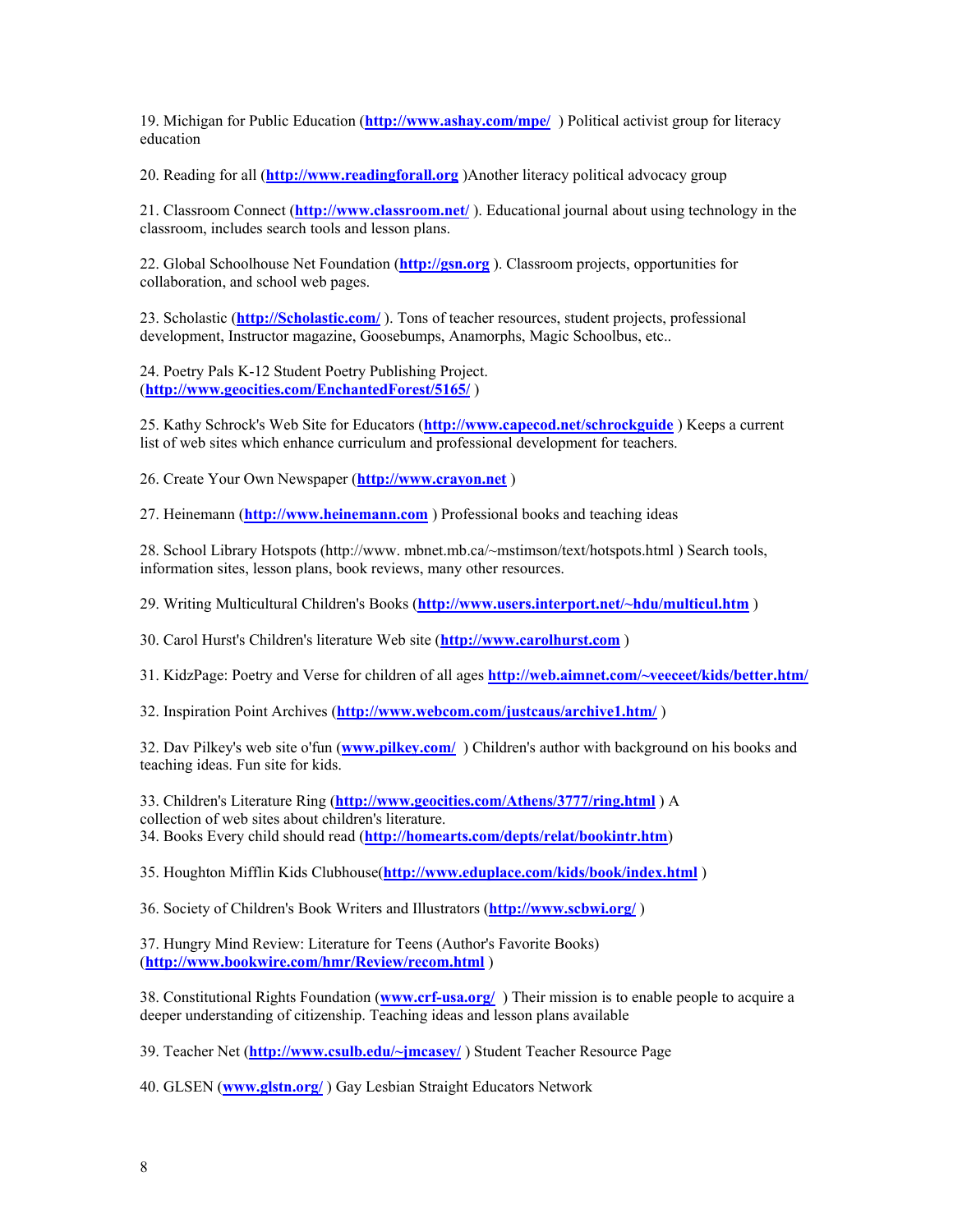- 41. United States Senate (**www.senate.gov/** )
- 42. Earthcam (**www.earthcam.com** ) Video cameras view different parts of the world
- 43. Children's Book Council (**http://www.cbcbooks.org** )
- 44. Children's author: Jan Brett's home page (**http://www.janbrett.com/** )
- 45. Education Week on the web (**http://www.edweek.com/** )
- 46. Busy Teacher's Website (**http://www.ceismc.gatech.edu/BusyT/** )
- 47. Library of Congress (**http://www.loc.gov/** )
- 48. PBS (**http://www.pbs.org** )
- 49. National Geographic (**http://www.nationalgeographic.com** )

50. Jerome and Deborah's Big Page of Special Education Links (**http://www.mts.net/~jgreenco/special.html** )

- 51. Quotations Page (**www.starlingtech.com/quotes/** )
- 52. Books and book reviews (**http://home.revealed.net/albee/pges/Books.html** )

53. People for the American Way: Political action group defending democracy (**http://pfaw.org/** )

54. Southern Poverty Law Center: Combats hate, intolerance, and discrimination through education and litigation. (**http://splcenter.org** /)

55. Learning to read resources for language arts and reading research: (**http://www.toread.com/** ) **Good resource for learning about different aspects of literacy education and has some of the RICA practice questions on the web site.** 

*Students: Please advise instructor if any of these Web Sites becomes unavailable. Thank you!* 

| CLASS#<br>$\pm$<br>$C =$ campus<br>$OL = online$ | <b>DATE</b> | <b>TOPICS</b>                                                                                                                                                                                | <b>READINGS,</b><br>ETC. | <b>DUE TODAY</b>                                                       |
|--------------------------------------------------|-------------|----------------------------------------------------------------------------------------------------------------------------------------------------------------------------------------------|--------------------------|------------------------------------------------------------------------|
| $\mathcal{C}$                                    | 8/31        | Introductions<br>"Reach for the Moon"<br>Syllabus, Routines;<br>Text & Online Components preview<br>Class Norms<br>The Spelling Test<br>Activity: Write "What would you<br>do if" statements | Think-Pair-Share         | <b>Purchase books</b><br>Secure Cal State Email<br>Account (for WebCT) |

### **TENTATIVE CLASS SCHEDULE**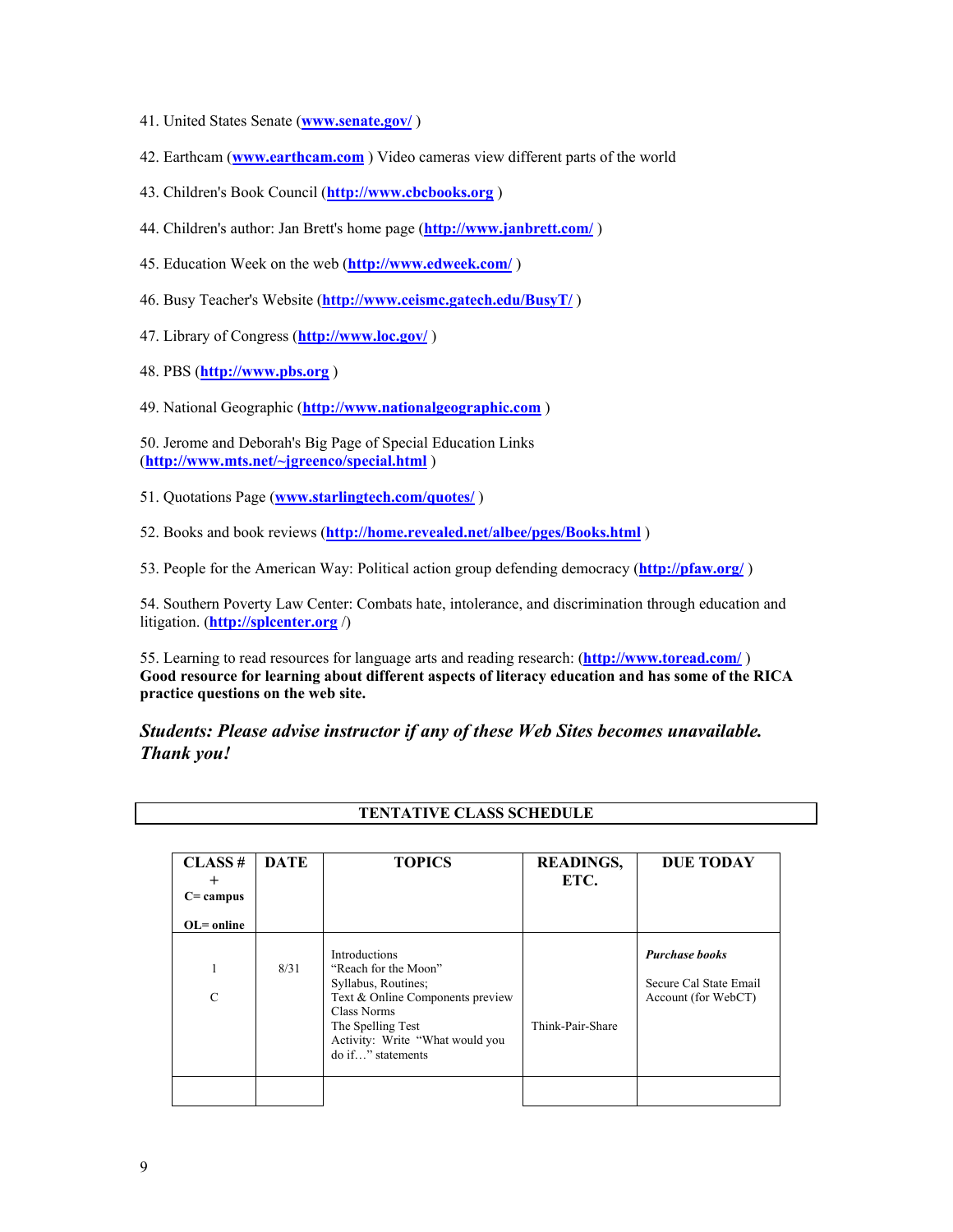| 2<br>$\mathcal{C}$      | 9/7   | Assignments<br>Professionalism & Participation<br><b>Lesson Planning</b><br>Video: "FISH"<br>Have fun, be there, check your<br>attitude<br>Revisit & Revise Class Norms<br>ELL Competencies 1: I, 11; 2:I, II                                      | Video: "FISH"                        |                                                                                                                                                         |
|-------------------------|-------|----------------------------------------------------------------------------------------------------------------------------------------------------------------------------------------------------------------------------------------------------|--------------------------------------|---------------------------------------------------------------------------------------------------------------------------------------------------------|
| 3<br>OL#1               | 9/14  | Typical and Atypical Language<br>Development                                                                                                                                                                                                       | $C: 6(130-135)$<br>QMH Web site      | db: Post "How do you<br>$do$ " (Due by $9/6$ )<br><b>db</b> Activities (Due by<br>9/9                                                                   |
| $\overline{4}$<br>OL #2 | 9/21  | Language Diversity, Difference, &<br>Dysfunction<br><b>ELL Competencies 2: I, II, III</b>                                                                                                                                                          | C:7<br>F: pp. 232-236                | <b>db</b> Activities (Due by<br>9/12                                                                                                                    |
| 5<br>$\mathcal{C}$      | 9/28  | Today was a Terrible Day<br>Effective Language Arts Instruction:<br>Lectures<br>(F: Ch 1 – Toni; Ch 2 - Beth)<br>The CA K-12 Language Arts<br>Frameworks<br>Frameworks Scavenger Hunt                                                              | F: 3, 4, 8, 5<br>LWJ:1               | <b>BRING</b><br><b>FRAMEWORKS TO</b><br><b>CLASS!</b> (required)<br>db: Post "Language Arts<br>& the Atypical Learner"<br>response before 9/13<br>class |
| 6<br>C                  | 10/5  | Reading Engagement &<br>Comprehension<br>Partner Strategy Modeling<br>VAPA: Theatre Arts (Gr. 6 -<br>Creative Expression Standards 2.1<br>& 2.2)<br>The Empty Pot<br>ELL Competencies 1: 1; 3:1, II, III                                           | LWJ: $1, 5, 10$<br>C: 4, 5           | <b>BRING CHOATE TO</b><br><b>CLASS!</b> (required)<br>Discussion Board<br>Activities                                                                    |
| 7<br>$\mathbf C$        | 10/12 | Oral & Written Communication<br>Video: "Who should see the Speech<br>Therapist?"<br>Supporting the Struggling Writer<br>Opal: The Journal of an<br><b>Understanding Heart</b><br>I Hate English!<br><b>ELL Competencies</b> 1: I, II, III; 2:<br>Ш | $C: 6, (136-151);$<br>C: 8<br>LWJ: 3 | <b>BRING CHOATE TO</b><br><b>CLASS!</b> (required)                                                                                                      |
| 8<br>$\mathbf C$        | 10/19 | Handwriting & Spelling<br>Handwriting without Tears<br>D'Nealion Handwriting                                                                                                                                                                       | LWJ: 4<br>C: 9                       | <b>BRING CHOATE TO</b><br><b>CLASS!</b> (required)                                                                                                      |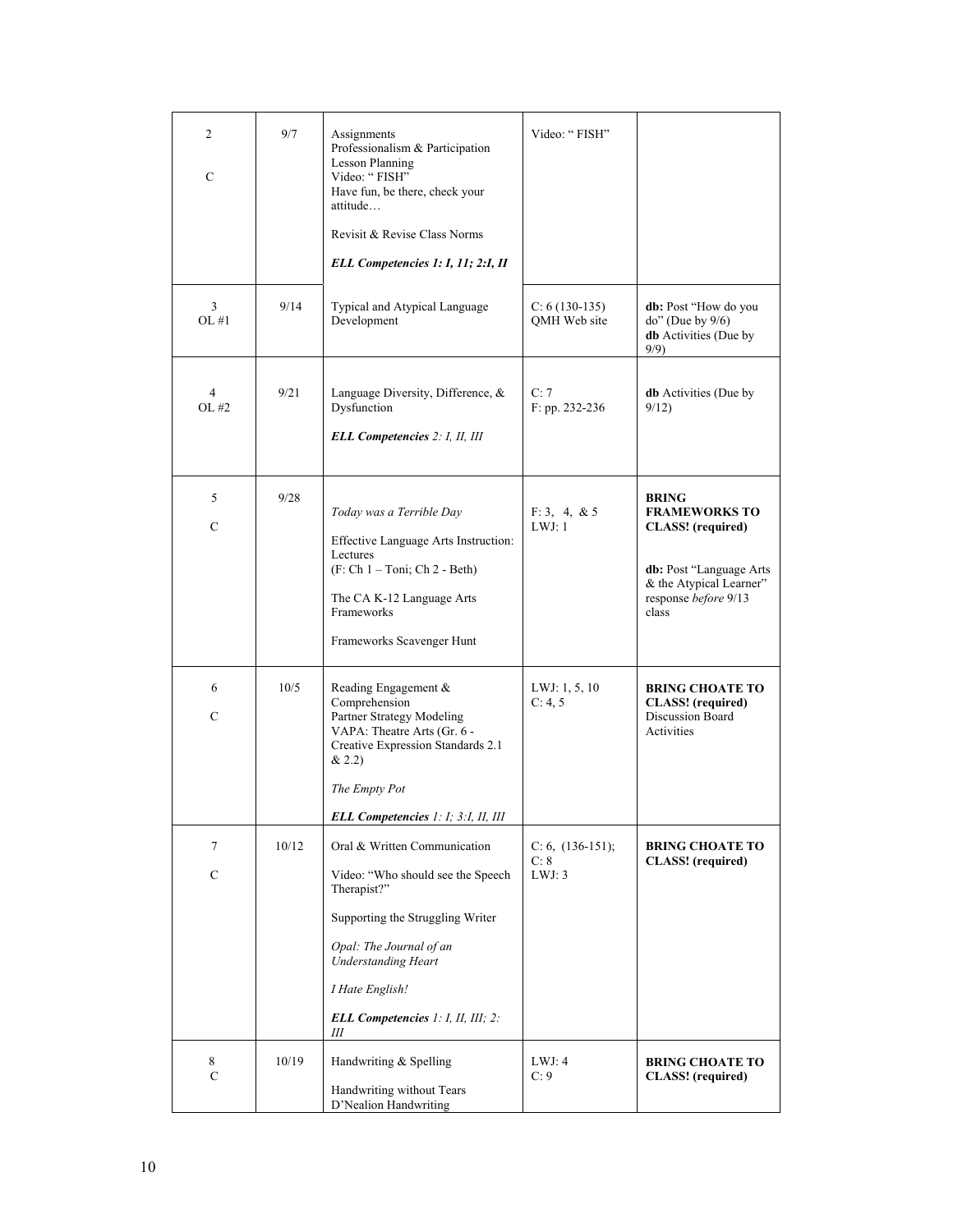|                     |       | Words Their Way<br>Word Lists & Word Walls<br>Tikki Tikki Tembo                                                      |                            |                                                    |
|---------------------|-------|----------------------------------------------------------------------------------------------------------------------|----------------------------|----------------------------------------------------|
| 9<br>$\mathbf C$    | 10/26 | Formal Assessment of Language<br>and Literacy                                                                        | LWJ: $6 & 8$               |                                                    |
|                     |       | <b>ELL</b> Competencies 2: III                                                                                       |                            |                                                    |
| 10<br>$\mathcal{C}$ | 11/2  | Informal Assessment of Language<br>and Literacy<br>Authentic Assessment<br>Portfolios & Journals<br>Seven Blind Mice | C: 8 & 9<br>LWJ: 3         | <b>BRING CHOATE TO</b><br><b>CLASS!</b> (required) |
|                     |       | <b>ELL Competencies 2, III</b>                                                                                       |                            |                                                    |
| 11<br>OL #3         | 11/9  | <b>Supporting Struggling Readers</b>                                                                                 | LWJ: 2, 5<br>C: 4 & 5      | <b>db</b> Activities (Due by<br>10/4)              |
| 12<br>OL #4         | 11/16 | Differentiating Instruction;<br>Principles of Inclusive Instruction                                                  | C: 3<br>F: 7               | <b>db</b> Activities (Due by<br>10/6)              |
| 13                  | 11/23 | Children's Literature Across the<br>Grades                                                                           |                            | cm Best Practices Report<br>Due (attachment)       |
| $\mathbf C$         |       | Reading in the Content Areas                                                                                         |                            |                                                    |
|                     |       | Bibliotherapy                                                                                                        |                            |                                                    |
|                     |       | The Wednesday Surprise                                                                                               |                            |                                                    |
|                     |       | <b>Faithful Elephants</b>                                                                                            |                            |                                                    |
|                     |       | ELL Competencies 1, 2 & 3: I, II,<br>Ш                                                                               |                            |                                                    |
| 14                  | 11/30 | <b>Assessing Text Readability</b>                                                                                    | L: Appendix C              | <b>db</b> Activities (Due by                       |
| OL #5               |       | ELL Competencies 2:1; 3: I-III                                                                                       | $C: 11$ (pp. 280-<br>289)  | 10/11                                              |
|                     |       |                                                                                                                      | C: 12 (pp. 304-<br>311)    |                                                    |
|                     |       |                                                                                                                      | C: $13$ (pp. 336-<br>347)  |                                                    |
| 15<br>OL #6         | 12/7  | <b>Encouraging Critical Thinking</b>                                                                                 | Review Bloom's<br>Taxonomy | db Activities (Due by<br>10/18                     |
|                     |       |                                                                                                                      |                            |                                                    |